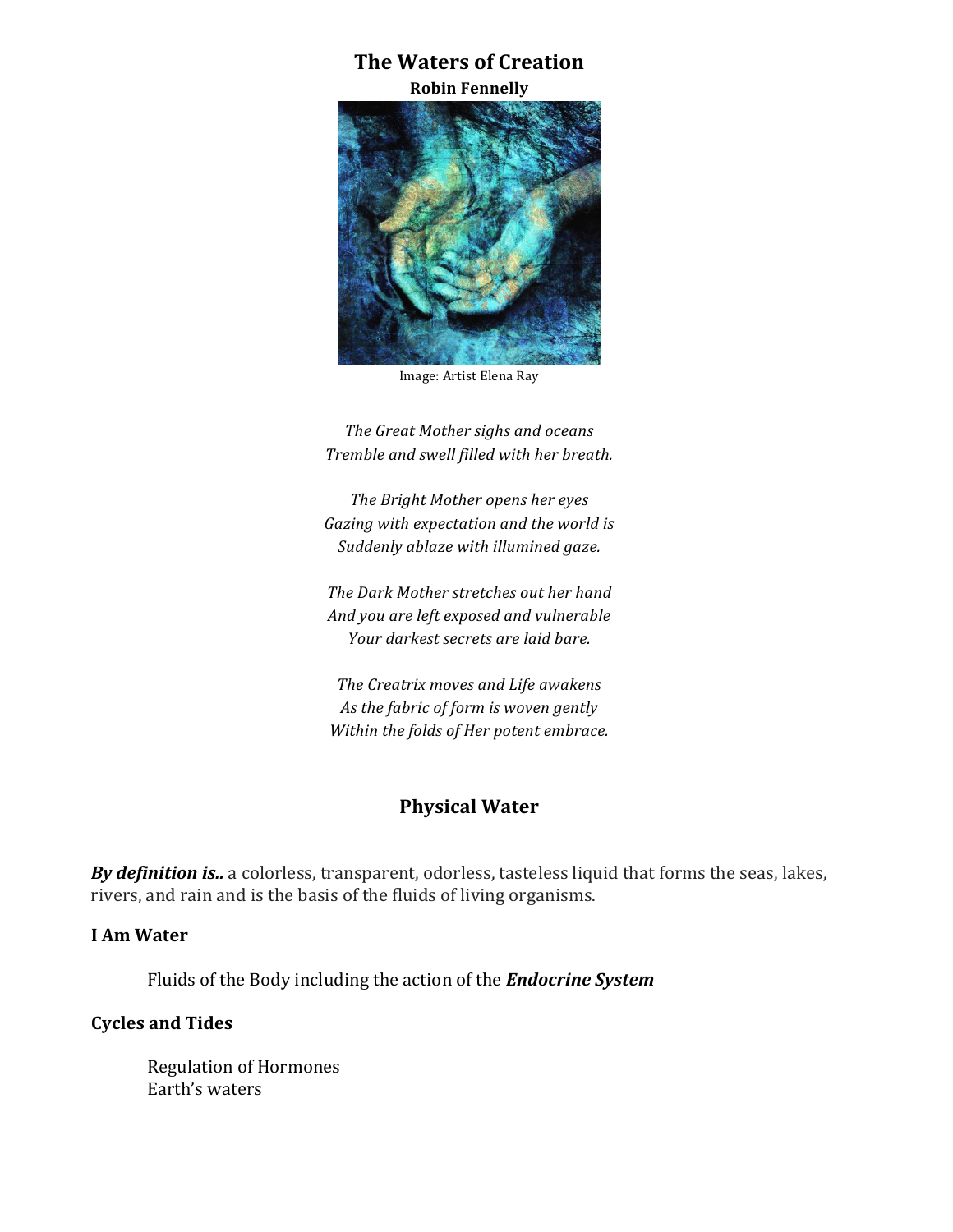# **Archetypal Water**

**Force Form**

Provides Resistance and Drive Chameleon in Nature

#### **Incubator**

The Physical Womb **The Cosmic Womb** 

# **Alchemical Water**

The symbol for Water is a downward-pointing triangle, since Water with its cold and moist qualities seeks to descend or condense. Fire and Water are the two purest elements, and the other two elements of Air and Earth are considered to be more material versions of them.

# **Magickal Water**



**Water of Water Compassion Flows**

# **Ebb - Contraction**

### **Sub –Elements:**

| Earth of Water | Forgiveness               |
|----------------|---------------------------|
| Air of Water   | Intelligence of the Heart |
| Fire of Water  | Catalyst for Change       |

# **Flow - Expansion**

| Water of Earth | <b>Emotional Expression</b> |
|----------------|-----------------------------|
| Water of Air   | Communication               |
| Water of Fire  | Magick's Fuel               |